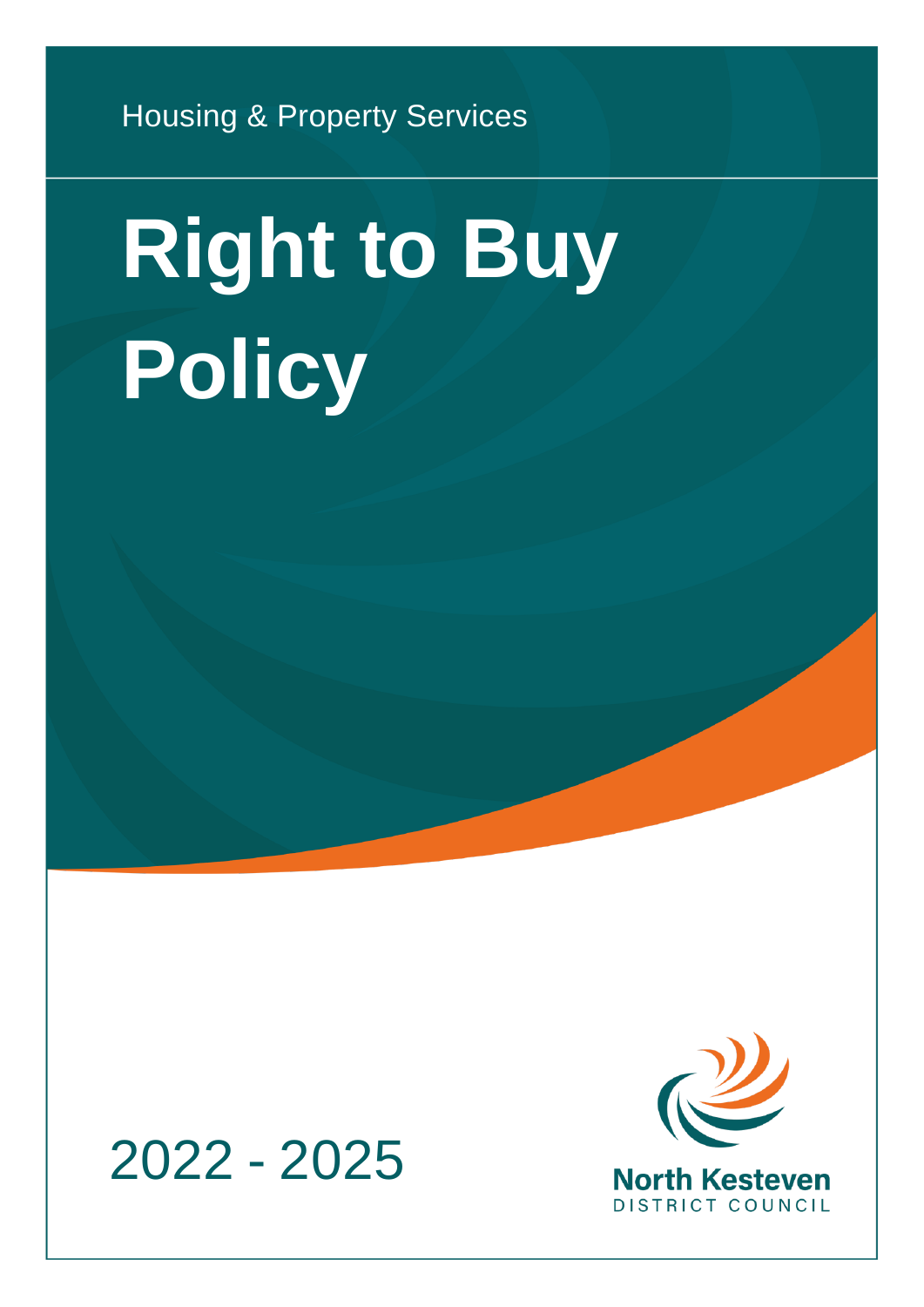| Date of publication:    | 11/04/2022                                        |
|-------------------------|---------------------------------------------------|
| Date of Approval:       | 31/03/2022                                        |
| Approved by:            | <b>Executive Board</b>                            |
| New or existing policy: | Existing – approved by Executive Board 06/10/2016 |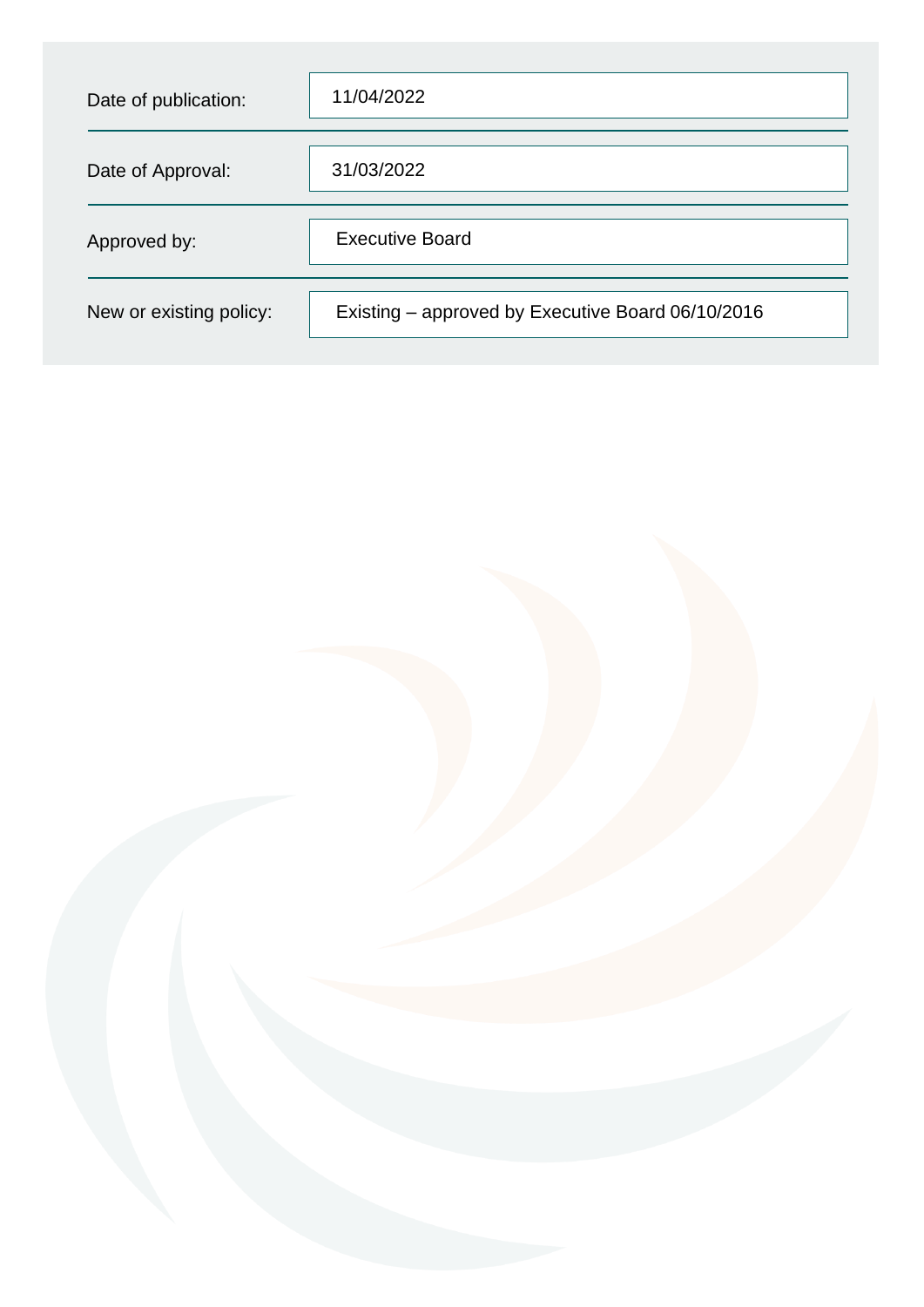| 1. |      |        |                                                                                |  |  |
|----|------|--------|--------------------------------------------------------------------------------|--|--|
| 2. |      |        |                                                                                |  |  |
|    | 2.1. |        |                                                                                |  |  |
|    |      |        |                                                                                |  |  |
|    |      | 2.1.2. |                                                                                |  |  |
|    |      |        |                                                                                |  |  |
|    | 2.2. |        |                                                                                |  |  |
|    | 2.3. |        |                                                                                |  |  |
| 3. |      |        |                                                                                |  |  |
|    | 3.1. |        |                                                                                |  |  |
|    | 3.2. |        |                                                                                |  |  |
|    |      | 3.2.1. |                                                                                |  |  |
|    |      | 3.2.2. |                                                                                |  |  |
|    |      | 3.2.3. |                                                                                |  |  |
|    |      | 3.2.4. |                                                                                |  |  |
|    |      | 3.2.5. |                                                                                |  |  |
|    |      | 3.2.6. |                                                                                |  |  |
|    |      | 3.2.7. |                                                                                |  |  |
|    | 3.3. |        |                                                                                |  |  |
|    |      | 3.3.1. |                                                                                |  |  |
|    |      | 3.3.2. |                                                                                |  |  |
|    |      | 3.3.3. | Covenants on Works to the Property following purchase under the Right to Buy 9 |  |  |
|    |      | 3.3.4. |                                                                                |  |  |
|    |      | 3.3.5. |                                                                                |  |  |
| 4. |      |        |                                                                                |  |  |
| 5. |      |        |                                                                                |  |  |
| 6. |      |        |                                                                                |  |  |
| 7. |      |        |                                                                                |  |  |
|    |      |        |                                                                                |  |  |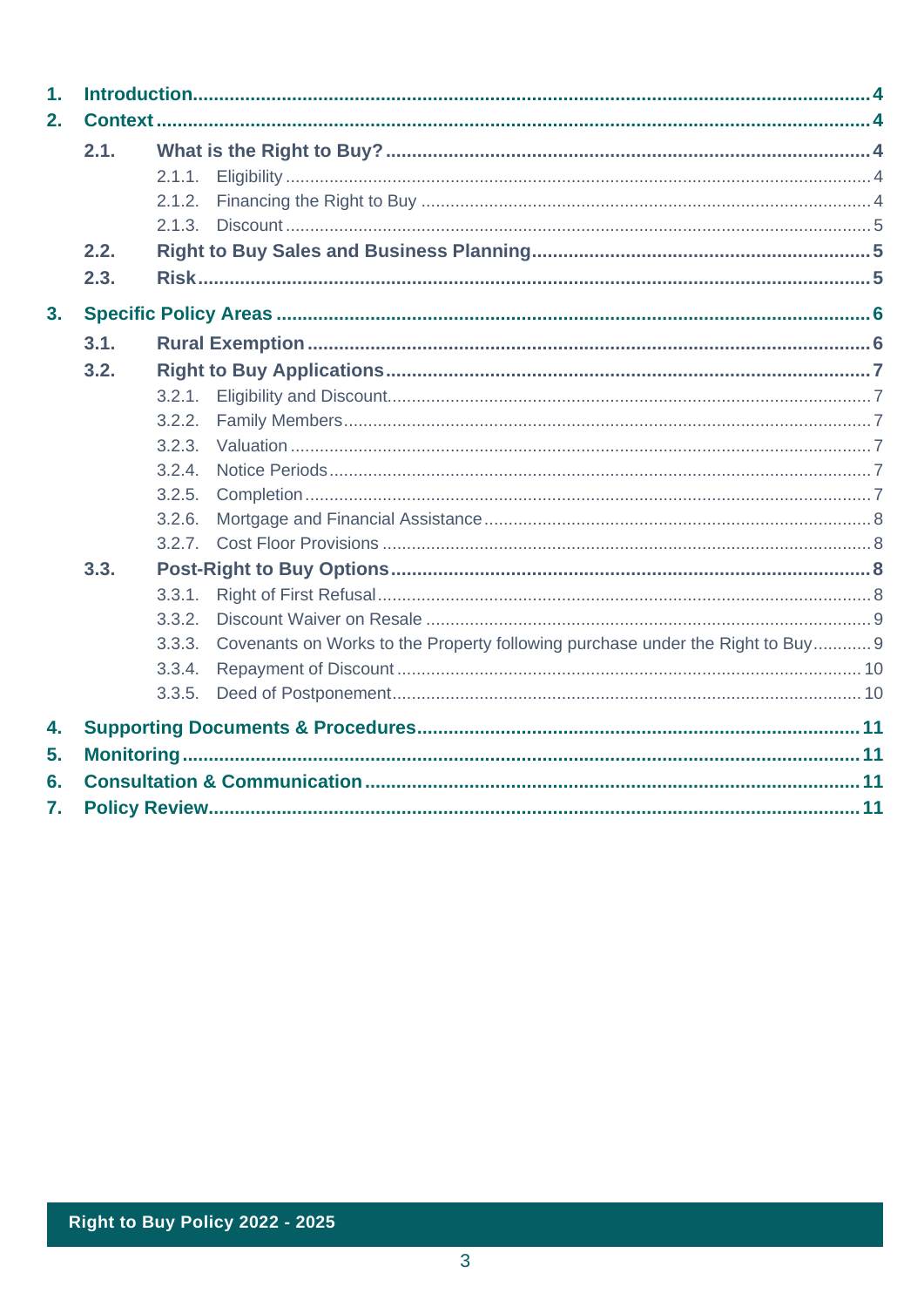# <span id="page-3-0"></span>**1. Introduction**

This Right to Buy Policy statement sets out North Kesteven District Council's position as a landlord in relation to Right to Buy issues. It seeks to adopt a responsible approach which balances the business needs of the Council's Housing and Property Service with its statutory responsibilities.

# <span id="page-3-1"></span>**2. Context**

## <span id="page-3-2"></span>**2.1. What is the Right to Buy?**

#### <span id="page-3-3"></span>**2.1.1. Eligibility**

The Right to Buy scheme helps eligible council tenants in England to buy their home with a discount set by the Department for Levelling Up, Housing and Communities (DLUHC)<sup>1</sup>. This figure is reviewed each year in line with the percentage change in the Consumer Process Index (CPI) in September of the previous year. It is a statutory right of secure tenants. From May 2015, the eligibility criteria was reduced from five years public sector tenancy to three years. This means secure tenants who have been a tenant for three years can apply to buy their home.

#### <span id="page-3-4"></span>**2.1.2. Financing the Right to Buy**

There is nothing in law that specifies how a Right to Buy purchase can be financed. A family member (or someone else) can provide the funding for the purchase. However, legal ownership of the property can only be in the names of the eligible tenant(s) and other eligible applicants.

Joint applications for the Right to Buy are relatively common; in addition to joint tenants, the Right to Buy may be shared with:

- Spouses or civil partners; and
- Up to 3 family members who have lived with the tenant(s) for the past 12 months. It must be their main home.

<sup>1</sup> <https://www.gov.uk/right-to-buy-buying-your-council-home/discounts>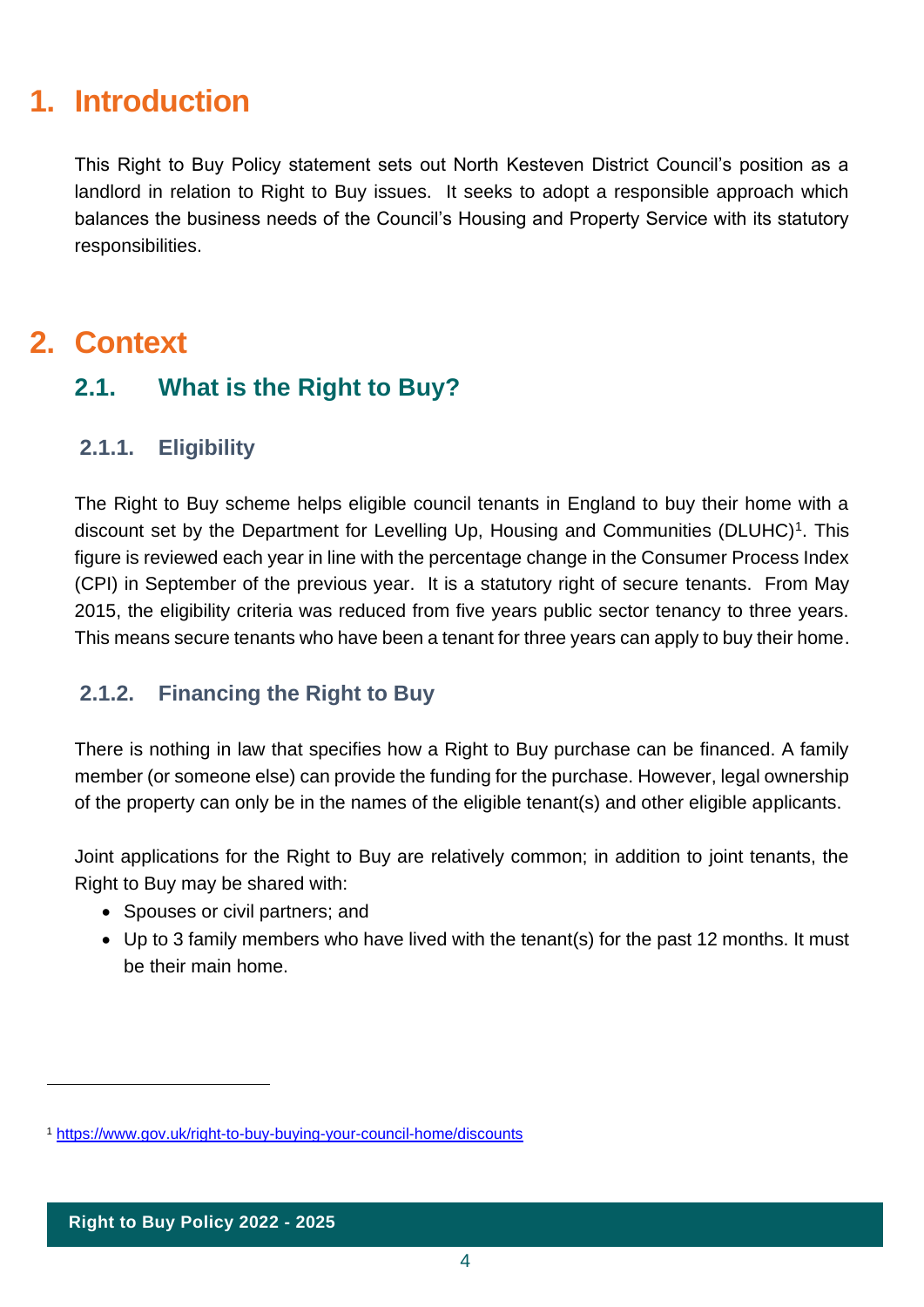#### <span id="page-4-0"></span>**2.1.3. Discount**

The following discount levels apply in relation to eligible tenancies, depending on tenancy length:

- 3 years 35% discount for a house, and 50% discount for a flat
- 4 years 35% discount for a house, and 50% discount for a flat
- 5 years 35% discount for a house, and 50% discount for a flat
- 6 years plus add 1% per year for houses (up to 70% or the cash maximum whichever is lower), and 2% per year for flats (up to 70% or the cash maximum – whichever is lower)

Any period spent in armed forces accommodation can count towards the three year qualifying period for Right to Buy and the qualifying period for the discount. If the tenant's husband / wife / civil partner was a member of the armed forces and they lived with them in this type of accommodation is also counted. This is significant in North Kesteven, which has a high level of former armed forces personnel resident in the district.

## <span id="page-4-1"></span>**2.2. Right to Buy Sales and Business Planning**

Right to Buy Sales receipts (post tenant discount awarded) are subject to Central Government pooling conditions. The receipt is shared between the Council and DLUHC, subject to a detailed calculation based on allowable debt, bedroom sizes, dwelling type and capital valuation per dwelling sale. The calculation determines what proportion of the sales receipt is paid over to the Government. The remaining capital receipt retained by the Council can only be used to invest in future Housing Revenue Account (HRA) Capital Programme schemes (New Build).

The Council is permitted to retain an additional amount of the Right to Buy disposal sales receipts, as the Council is signed up to the Government's "1-4-1 replacement" arrangement. The additional sales receipts retained under this agreement can only be used to fund the delivery of new affordable housing units via the HRA Capital Programme.

## <span id="page-4-2"></span>**2.3. Risk**

The risk to the Council's income and its ability to plan its business is clear from section 2.2. Additionally, the Council is exposed to the risk posed by fraudulent Right to Buy applications. This risk is managed through the Council's Social Housing Fraud Policy, and includes:

- a) Identity checks (this includes household members wishing to be included in the application);
- b) Verification of claimed tenancies (discount); and
- c) Additional check on the financing of the purchase.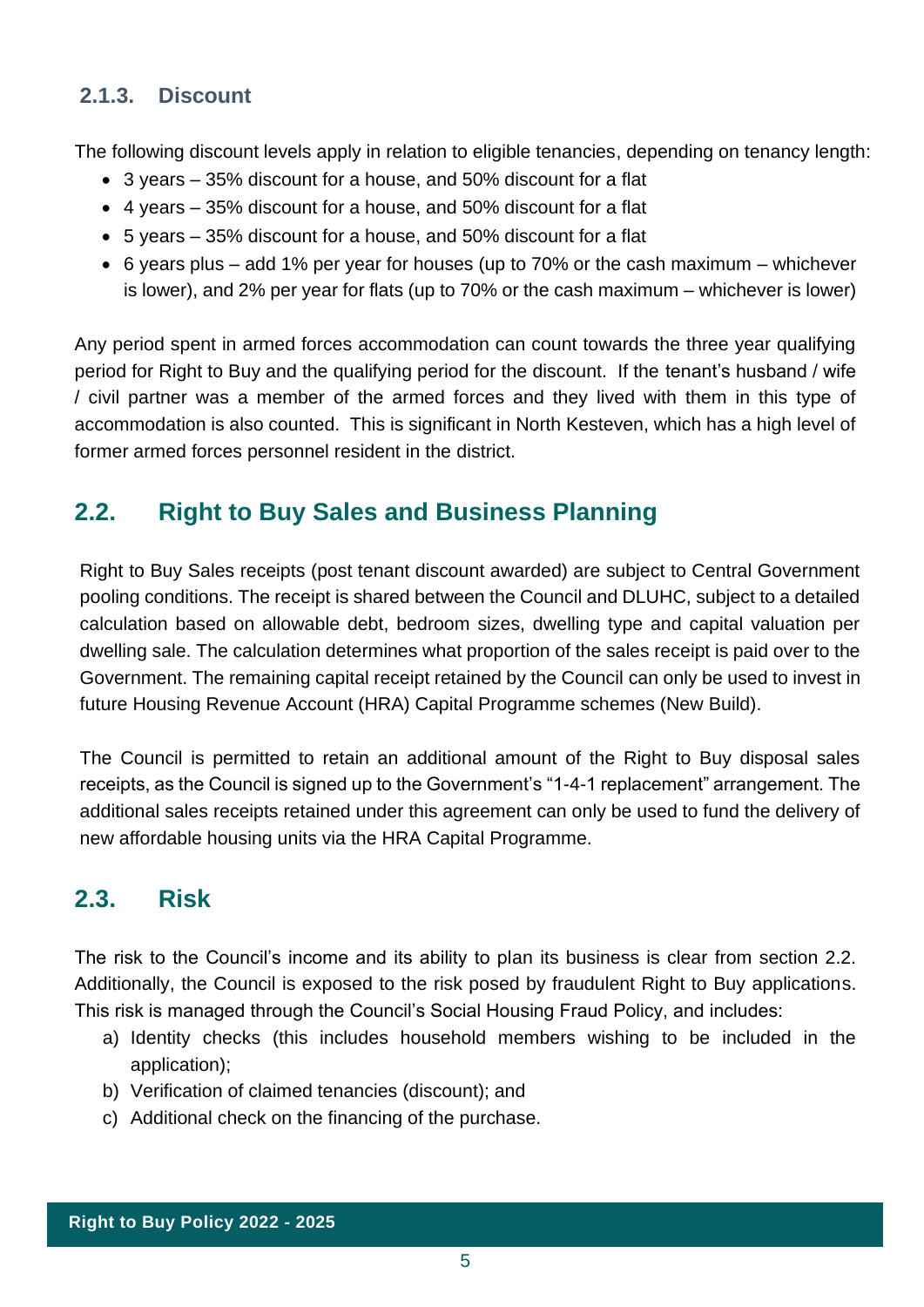There is also the potential for family members to take advantage of being able to purchase a heavily discounted property, and the tenant inadvertently putting their home at risk / unwittingly entering into a deferred resale agreement and triggering the repayment of the discount.

# <span id="page-5-0"></span>**3. Specific Policy Areas**

Naturally, the Council will act lawfully at all times and absolutely respect the statutory rights of tenants. However, where the Council has options it will choose to act reasonably but robustly to protect its rental income and assets.

## <span id="page-5-1"></span>**3.1. Rural Exemption**

Section 157 of the Housing Act 1985<sup>2</sup> provides that local authorities in certain areas can impose certain restrictions on the subsequent resale of homes acquired under the Right to Buy scheme. The areas concerned are (i) National Parks, (ii) Areas of Outstanding Natural Beauty, and (iii) areas designated by the Secretary of State as 'rural'.

Local authorities may apply to have specified areas designated as 'rural'. These areas might be a whole district or part of a district. When an application is submitted, an assessment is made for each parish in the area for which designation is sought. The criteria are that:

- There should be a population density of no more than two persons per hectare, and
- Towns with more than 3,000 inhabitants are ineligible.

The first criterion (the density test) can be applied flexibly. For example, some parishes just over these limits may be designated in order to avoid a 'patchwork' situation where some parishes are designated while others, broadly similar, are excluded.

The Council applied to the Secretary of State to designate qualifying Parishes in the District, as "rural", within the terms of Section 157 of the Housing Act 1985.

The Secretary of State granted Rural Designation status to these Parishes, through Statutory Instrument 2018/265, with effect from 1 July 2018. Details of the Policy giving effect to this status are specified in Appendix 1A - Rural Designation.

<sup>2</sup> <https://www.legislation.gov.uk/ukpga/1985/68/section/157>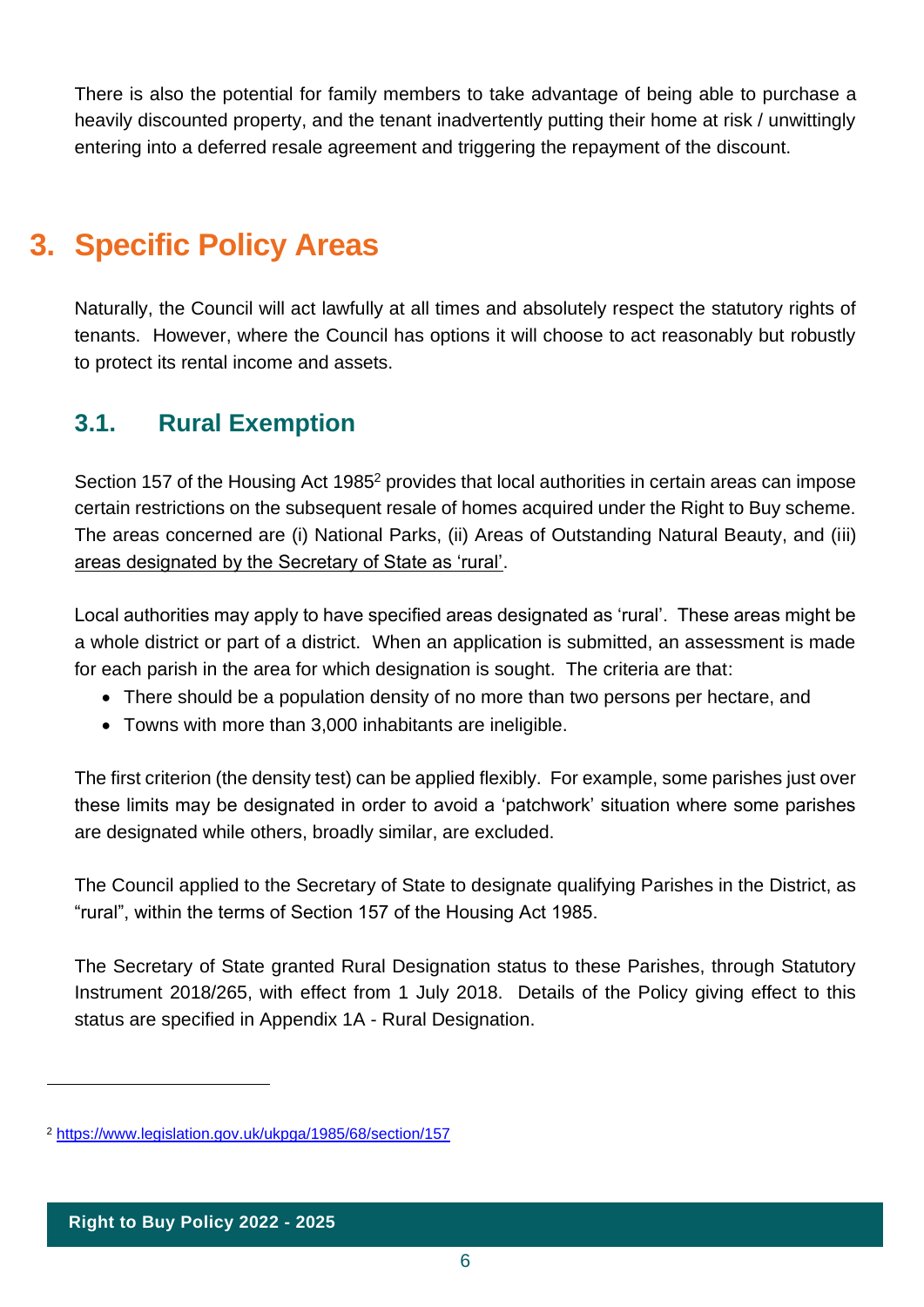## <span id="page-6-0"></span>**3.2. Right to Buy Applications**

#### <span id="page-6-1"></span>**3.2.1. Eligibility and Discount**

While also ensuring that the correct legal procedure is followed, the Council will robustly check both the eligibility and qualifying tenancies (discount) of Right to Buy applicants. It will work with applicants and keep them informed throughout the Right to Buy process, but will also expect applicants to provide clear and unambiguous evidence of their eligibility and qualifying tenancies. Admittance of the Right to Buy and qualifying period must be authorised by the Neighbourhood Services Manager or, in their absence, the Head of Housing and Property Services.

#### <span id="page-6-2"></span>**3.2.2. Family Members**

The Council will allow family members to share the Right to Buy, but only where the qualifying criteria is met and evidence is provided. This must be authorised by the Neighbourhood Services Manager or, in their absence, the Head of Housing and Property Services.

#### <span id="page-6-3"></span>**3.2.3. Valuation**

Works undertaken by the tenant without the written permission of the Council will be discounted for the purposes of the valuation. The Council will honour the valuation of the independent surveyor; it will expect a tenant who disagrees with the valuation to seek the review of the District Valuer.

An application for a review must be made within three months from the initial offer of sale (Section 125 Notice).

#### <span id="page-6-4"></span>**3.2.4. Notice Periods**

The Council will seek to serve the relevant notices to either accept the offer or to complete the Right to Buy without delay (i.e. the tenants must complete the sale or the application lapses). Notices must be authorised by the Neighbourhood Services Manager or, in their absence, the Head of Housing and Property Services.

#### <span id="page-6-5"></span>**3.2.5. Completion**

The Council is not bound to complete the sale if there are more than four weeks' arrears and it expects no outstanding rental debt at completion. However, each case will be considered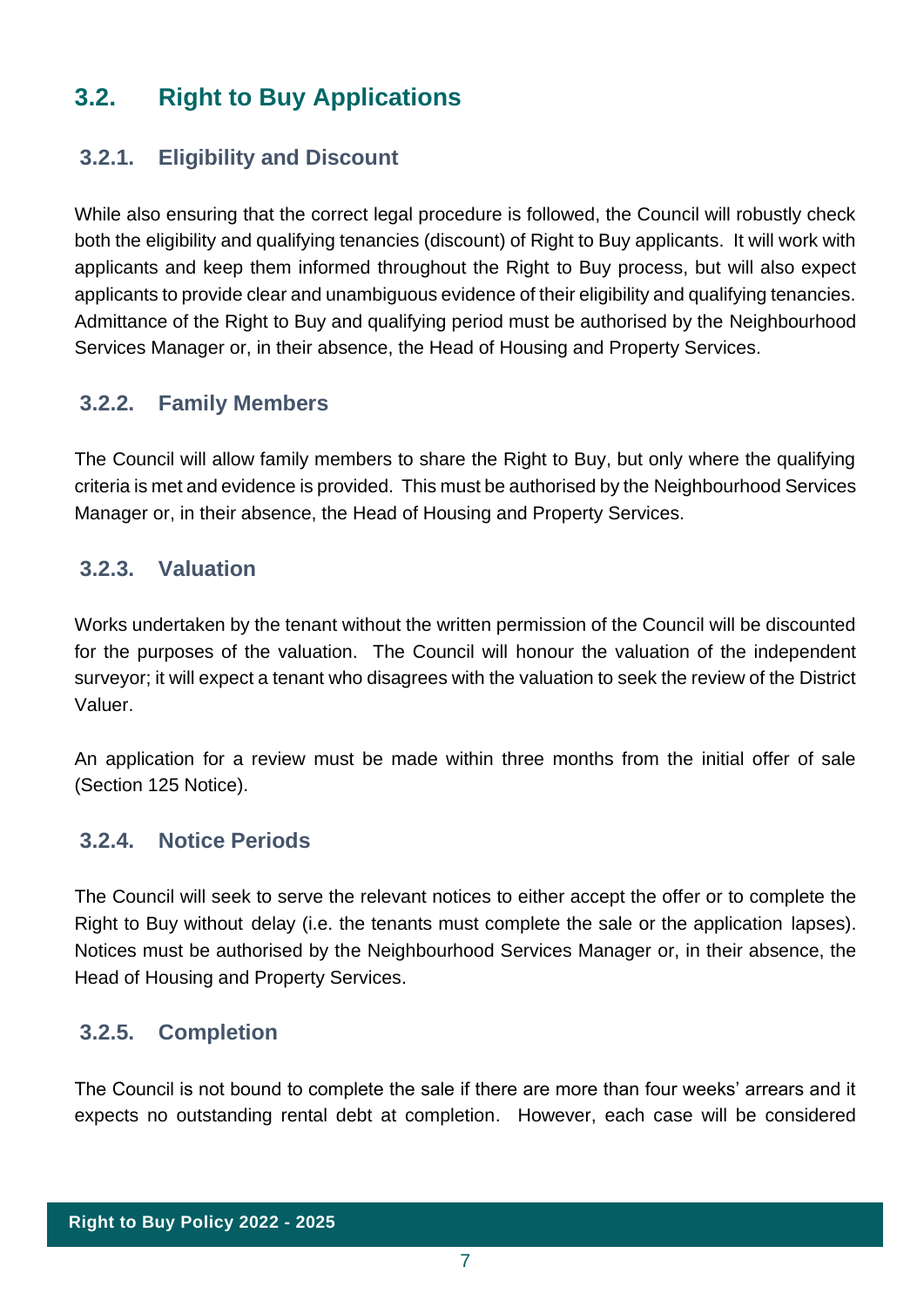individually having regard to the reason why rent (or any other payment) remains outstanding. Completion with rent arrears can only be authorised by the Neighbourhood Services Manager or, in their absence, the Head of Housing and Property Services, and only in exceptional circumstances.

#### <span id="page-7-0"></span>**3.2.6. Mortgage and Financial Assistance**

The Council will not offer mortgages or other financial assistance to Right to Buy applicants.

## <span id="page-7-1"></span>**3.2.7. Cost Floor Provisions**

Where the Council has built or acquired new properties, Cost Floor provisions will apply to the sale of these properties, under the Right to Buy scheme. This will affect the level of discount granted to tenants applying for the Right to Buy.

When properties have been built or acquired before 1 April 2012, this ruling applies for 10 years from the date of building/acquisition. Properties built, acquired or extensively re-developed after that date will be subject to this rule for 15 years from the date of building, acquisition or redevelopment.

In determining the Cost Floor, the Council must take account of the following in arriving at the discount entitlement, and the resulting selling price of the property:

- Construction costs of the dwelling, including site development and land acquisition costs
- Acquisition costs of a dwelling bought rather than built;
- Repair and maintenance, or re-development costs, where the aggregate costs exceed £5,500;
- Legal and administrative costs (provided by Financial Services).

## <span id="page-7-2"></span>**3.3. Post-Right to Buy Options**

#### <span id="page-7-3"></span>**3.3.1. Right of First Refusal**

Properties purchased under the Right to Buy scheme after 18 January 2005 are subject to the Right of First Refusal for 10 years after purchase if the buyer (or successors in title) during that 10 year period wish to re-sell the property. This means that the owner must first offer the property to either their former landlord or another social landlord in the area at full market value.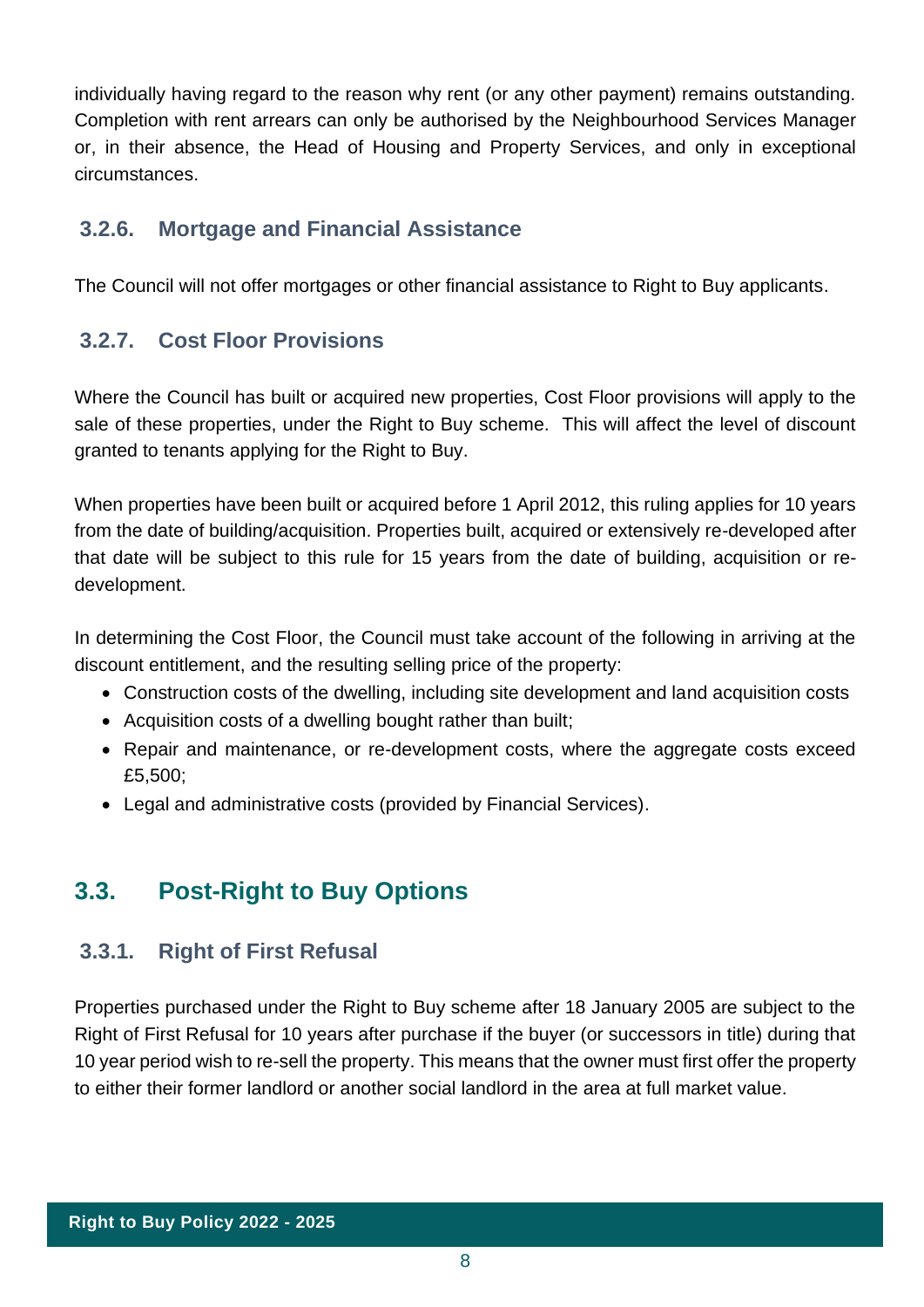The market value must be agreed between the parties, or if unable to do so, the value will be determined by the District Valuer. If the offer is not accepted within 8 weeks, then the owner is free to sell on the open market.

Where a property has been offered back to the Council under the Right of First Refusal, proceeding with a purchase is not automatic or guaranteed. The decision on re- purchase will be subject to requirements for property types, location, condition of the property, and availability of financial funding.

In all cases the new owners will be unable to register their ownership with the Land Registry unless formal confirmation that the covenant has been complied with and the Council has declined to pursue re-purchase under the Right of First Refusal provisions.

Exceptions to the Right of First Refusal may apply under the following circumstances:

- Some property transfers and disposals between family members or due to a Will may be "exempt disposals" under Section 160 of the Housing Act 1985.
- Properties where applications were received after 1 July 2018 and subsequently sold, that are in the areas of the District designated as Rural Areas, will not be subject to the Right of First Refusal but will be subject to the provisions in place for properties with Rural Designation as per Statutory Instrument 2018/265.

#### <span id="page-8-0"></span>**3.3.2. Discount Waiver on Resale**

Any request to exercise the discretion to waive repayment of the discount will be considered on its merits, but it is only expected to apply in exceptional circumstances. It will be necessary to establish both the facts justifying the move and that the move could not take place unless all or part of the discount repayable were waived. The Council will follow the Department for Levelling Up, Housing and Communities guidance, which includes examples of where the use of discretion may be justified. This decision to waive a covenant will be taken in accordance with the Council's Constitution.

## <span id="page-8-1"></span>**3.3.3. Covenants on Works to the Property following purchase under the Right to Buy**

The Property Services Manager or, in their absence, the Head of Housing and Property Services will consider requests for permission to undertake work; permission will not be unreasonably withheld, but the Council may impose conditions to any permissions granted to ensure its assets are protected and no costs are incurred to the Council.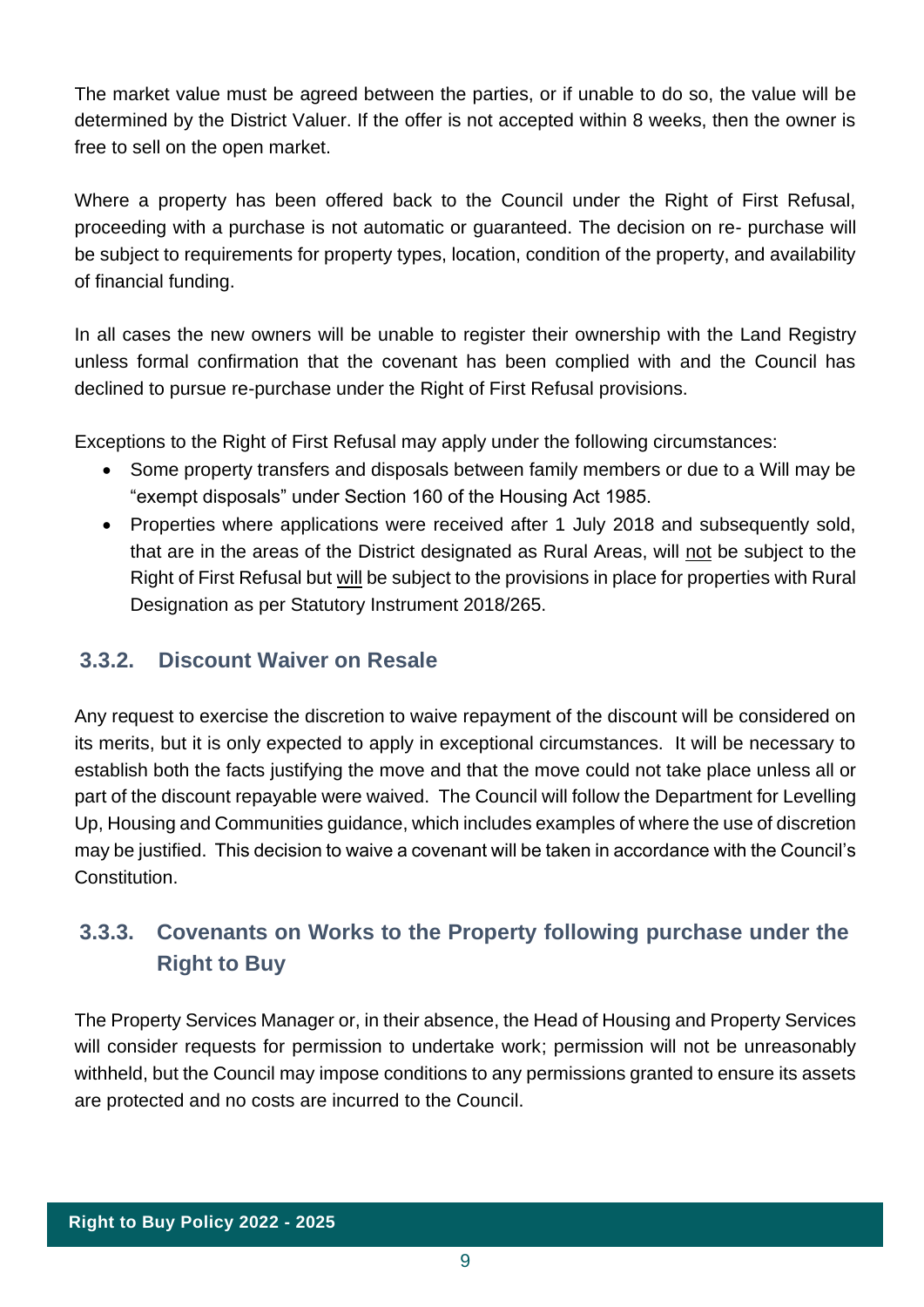#### <span id="page-9-0"></span>**3.3.4. Repayment of Discount**

Within the conveyance of the property freehold or leasehold, a Covenant is included regarding the repayment of discount during the 5 year period from the date of sale completion, if the property is sold on during this time. This is within the terms of Sections 155<sup>3</sup> and 156<sup>4</sup> of the Housing Act 1985, and constitutes a charge on the property, during this 5-year period, registered with the Land Registry.

When a property is sold then discount can be reclaimed by the Council, based on the market value at the time of sale, reduced by 20% for each complete year that has elapsed from the sale completion date.

There may be elements to be disregarded in the property valuation attributable to home improvements, effected by the new owners, whilst the Council does have discretionary powers regarding discount repayment, where demonstrable, personal hardship is established.

#### <span id="page-9-1"></span>**3.3.5. Deed of Postponement**

On occasions, people who have bought a Council property may wish to carry out improvements to the property, including structural alterations. In doing so, they may wish to borrow extra money from their lender to fund the proposed work. If this is during the 5 year period when they are still liable to repay some or all of the discount granted, then the Council retains a legal interest in the property, known as a 'charge'. In these circumstances the lender will ask the Council to agree to a 'postponement of charge', meaning the lender would recoup the money borrowed from them, before the discount was repaid to the Council.

The Housing Act 1985 stipulates two situations where the Council must agree to postpone its charge:

- To allow the borrower to pay our service charges (likely to be for more extensive communal property repairs); or
- To enable the borrower to effect home improvements to the property.

There are no other circumstances where the Council is likely to agree to postpone their charge.

<sup>3</sup> <https://www.legislation.gov.uk/ukpga/1985/68/section/155>

<sup>4</sup> <https://www.legislation.gov.uk/ukpga/1985/68/section/156>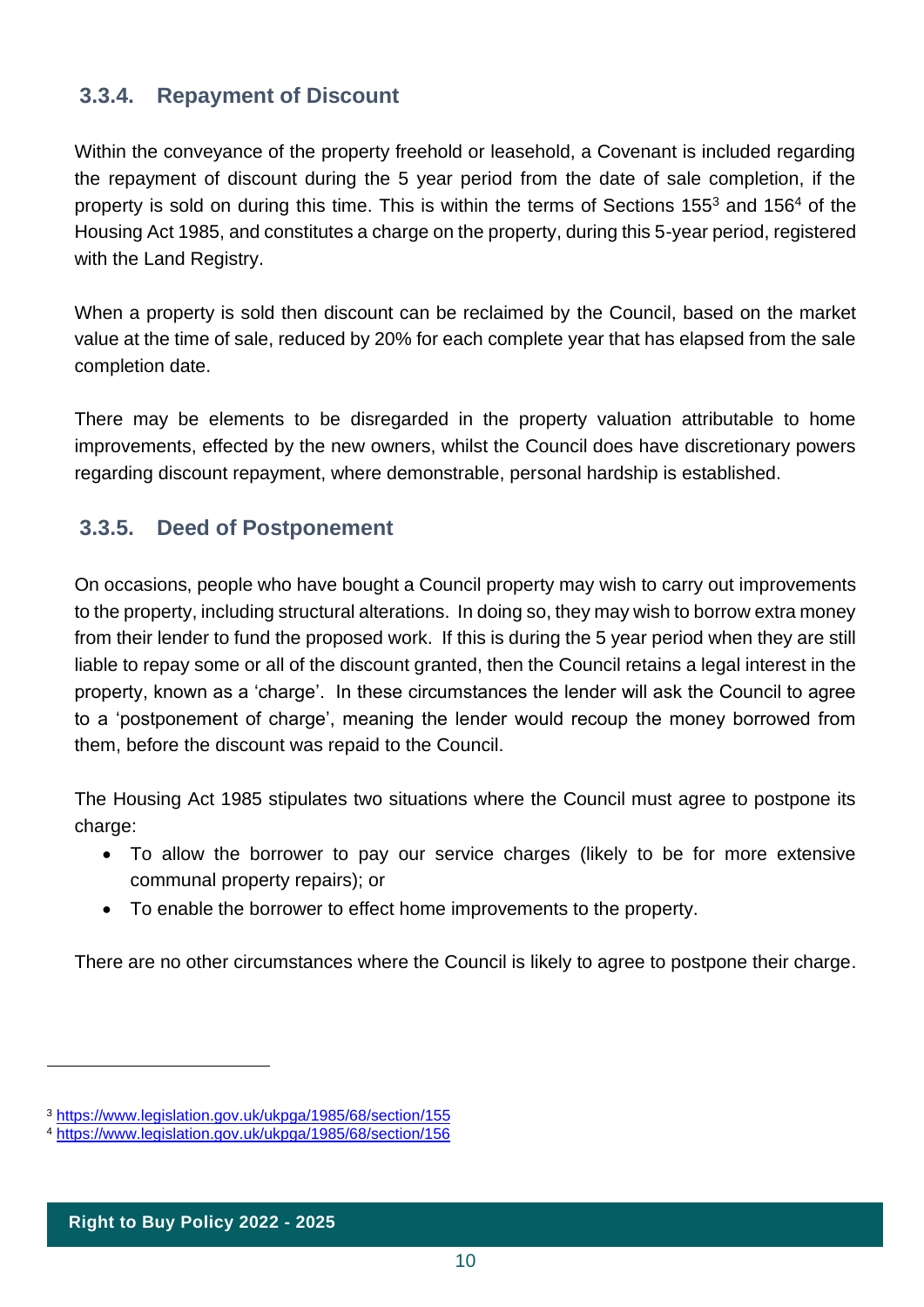# <span id="page-10-0"></span>**4. Supporting Documents & Procedures**

There are six Appendices to this Policy:

- Appendix 1A: Rural Designation
- Appendix 2: RTB District Eligibility Map
- Appendix 3: Housing (Right to Buy) (Designated Rural Areas and Designated Regions) (England) Order 2018 (SI 2018/265)
- Appendix 4: Housing Act 1985 S157
- Appendix 5: Sample Statutory Declaration (S157) Restriction
- Appendix 6: Housing Act 1985 S156A

# <span id="page-10-1"></span>**5. Monitoring**

This policy will be monitored every other year against its aims by the Housing Policy, Performance & Systems Manager.

# <span id="page-10-2"></span>**6. Consultation & Communication**

Consultation has taken place within NewsNK and the tenants' At Home magazine.

The policy will be made available on the corporate website, and to tenants who enquire about submitting a Right to Buy application.

# <span id="page-10-3"></span>**7. Policy Review**

This policy will be reviewed every three years in response to changes in legislation or statutory instruments by the Housing Policy, Performance & Systems Manager or Head of Housing & Property Services and submitted to Executive Board for approval. Any other minor amendments i.e. changes to post titles will not be submitted for approval.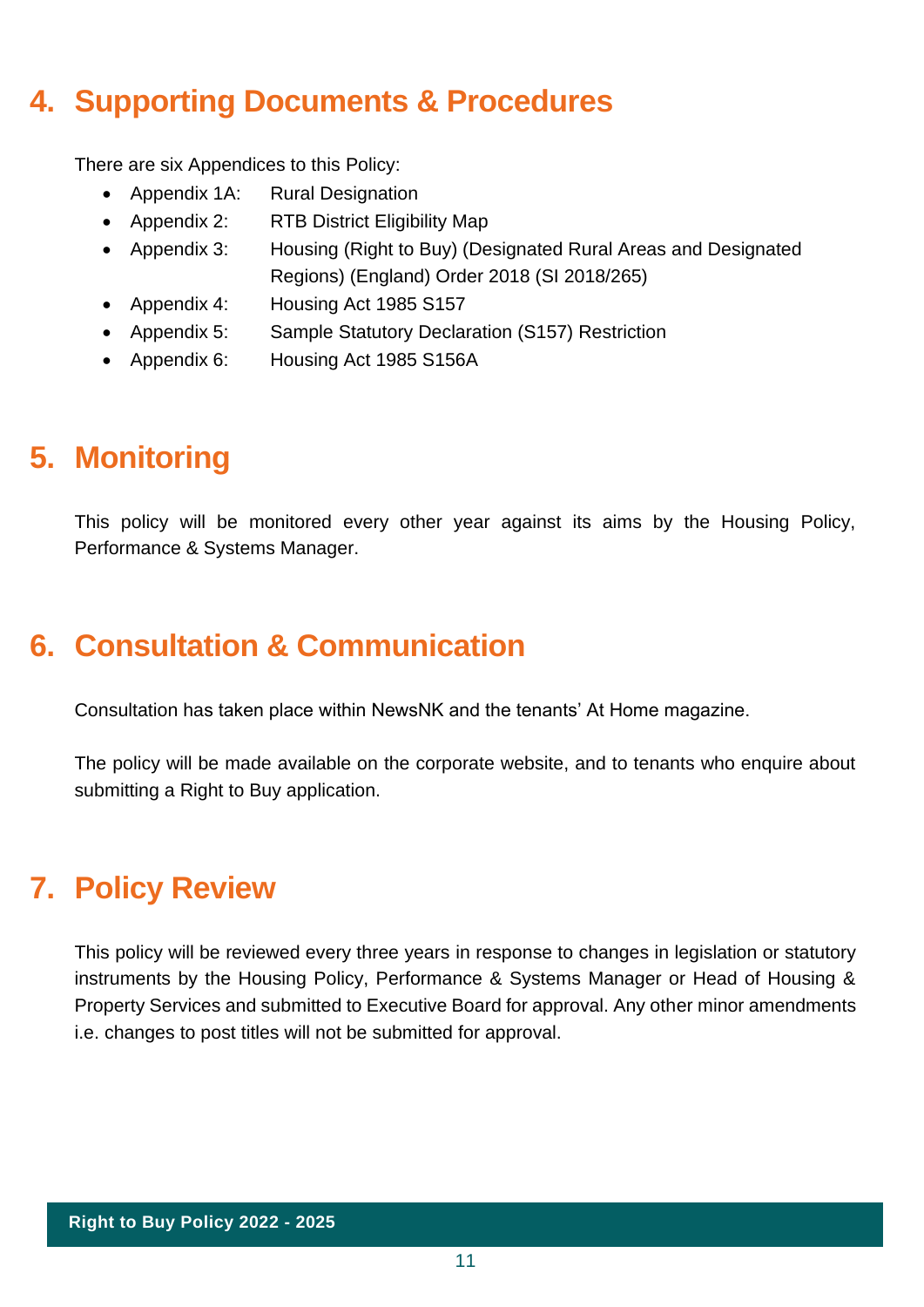| Title:                     | Approved:                 | <b>Effective from:</b> | <b>Next review:</b> |
|----------------------------|---------------------------|------------------------|---------------------|
| <b>Right to Buy Policy</b> | <b>Executive Board on</b> | 01/07/2016             | 31/03/2025          |
|                            | 06/10/2016                |                        |                     |
| Version: 2.0               | <b>Author:</b>            | <b>Reviewed By:</b>    | Last review:        |
|                            | Kay Dickinson             | <b>Kay Dickinson</b>   | 31/03/2022          |